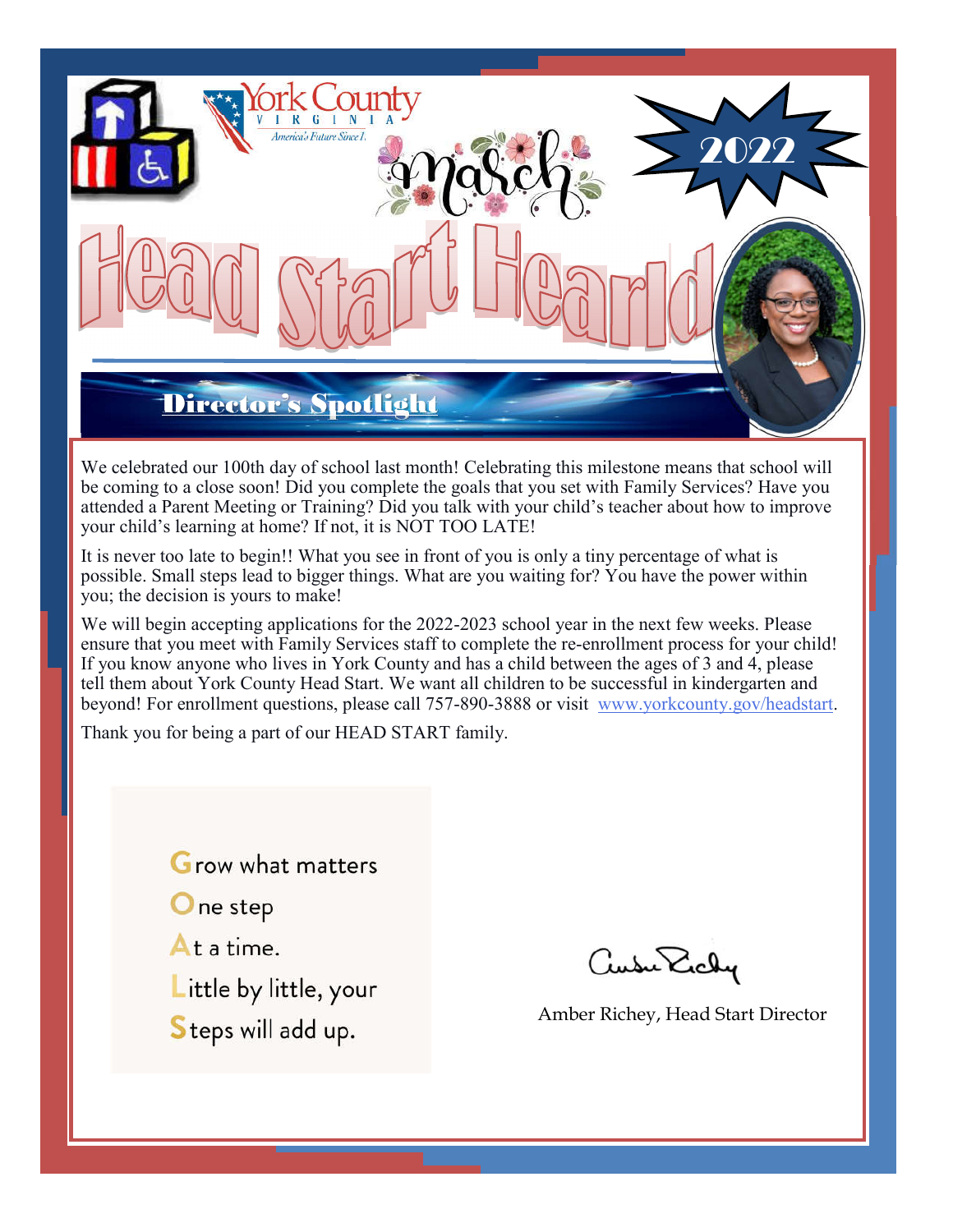

| <b>Day</b>        | <b>Date</b>        | <b>Time</b>          | <b>Event</b>                                                      |  |
|-------------------|--------------------|----------------------|-------------------------------------------------------------------|--|
| Tuesday           | March 1            | 10:00 am             | Library Tours: Room 14 & 16                                       |  |
| Wednesday         | March <sub>2</sub> | 10:00 am             | Library Tour: Room 15<br>Dr. Seuss Celebration                    |  |
| Thursday          | March 3            | 10:00 am<br>10:00 am | Library Tour: Bethel Manor A & B<br>Education Review Team Meeting |  |
| Friday            | March 4            | 10:00 am             | Library Tours: Yorktown                                           |  |
| Friday            | March II           |                      | No School: Teacher In-Service                                     |  |
| Tuesday           | March 15           | 5:30 pm              | Money Management Training 200m                                    |  |
| Wednesday         | March 16           | 10:00 am             | Policy Council: GYC or<br>$\frac{1}{200m}$                        |  |
| Friday            | March 18           | 9:30am               | Picture Day @ GYC                                                 |  |
| Monday-<br>Friday | March 21st-25th    |                      | Parent Café/Training-Virtual                                      |  |
| Wednesday         | March 23           | 10:00 am             | Parent CPR/1st Aide training @ GYC                                |  |
| Thursday          | March 31           | 5;15 pm              | Literacy Night at GYC (Blacktop)                                  |  |

## Celebrating Dr. Seuss Week: February 28– March 4, 2022

It's Spirit Week! We have exciting things in store. Have your child join in on the fun. Each day we will wear something different!



| <b>Monday</b>    | Tuesday             | Wednesday         | Thursday         | Friday       |
|------------------|---------------------|-------------------|------------------|--------------|
| Wear Red or Blue | <b>Wear Stripes</b> | Wear Favorite Hat | Wear crazy socks | Wear Pajamas |
|                  |                     |                   |                  |              |

**\*\*Facebook\*\*** Like us on Facebook and keep up-to-date on all events and school closures. **https://www.facebook.com/YorkCountyVirginiaHeadStart**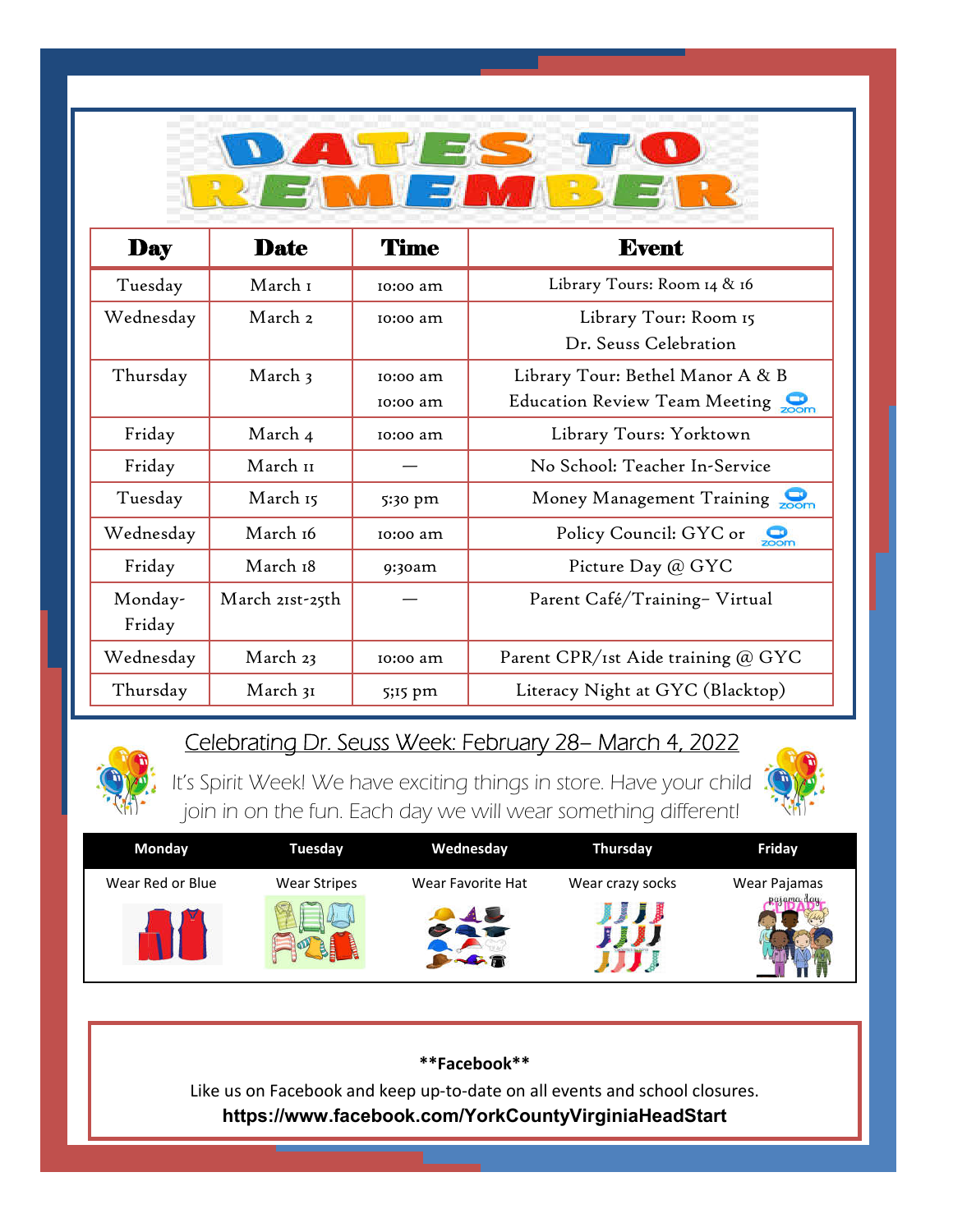# **TELL A FRIEND**



To Our Head Start Families,

Everyone is still feeling the effects of the many changes we experienced for the past two years. Please help us spread the word that we are now accepting applications for the 2022 - 2023 School Year.

For our families moving on to Kindergarten, thank you for letting us be a part of your child's education. We will be contacting you regarding Kindergarten Enrollment.

If you know a family who is interested in Head Start for their child, please let them know they can visit our website at www.yorkcounty.gov/headstart to start the application process or they can call our office at (757) 890-3888 to arrange a phone interview to fill out an application.

Thank You, York County Head Start

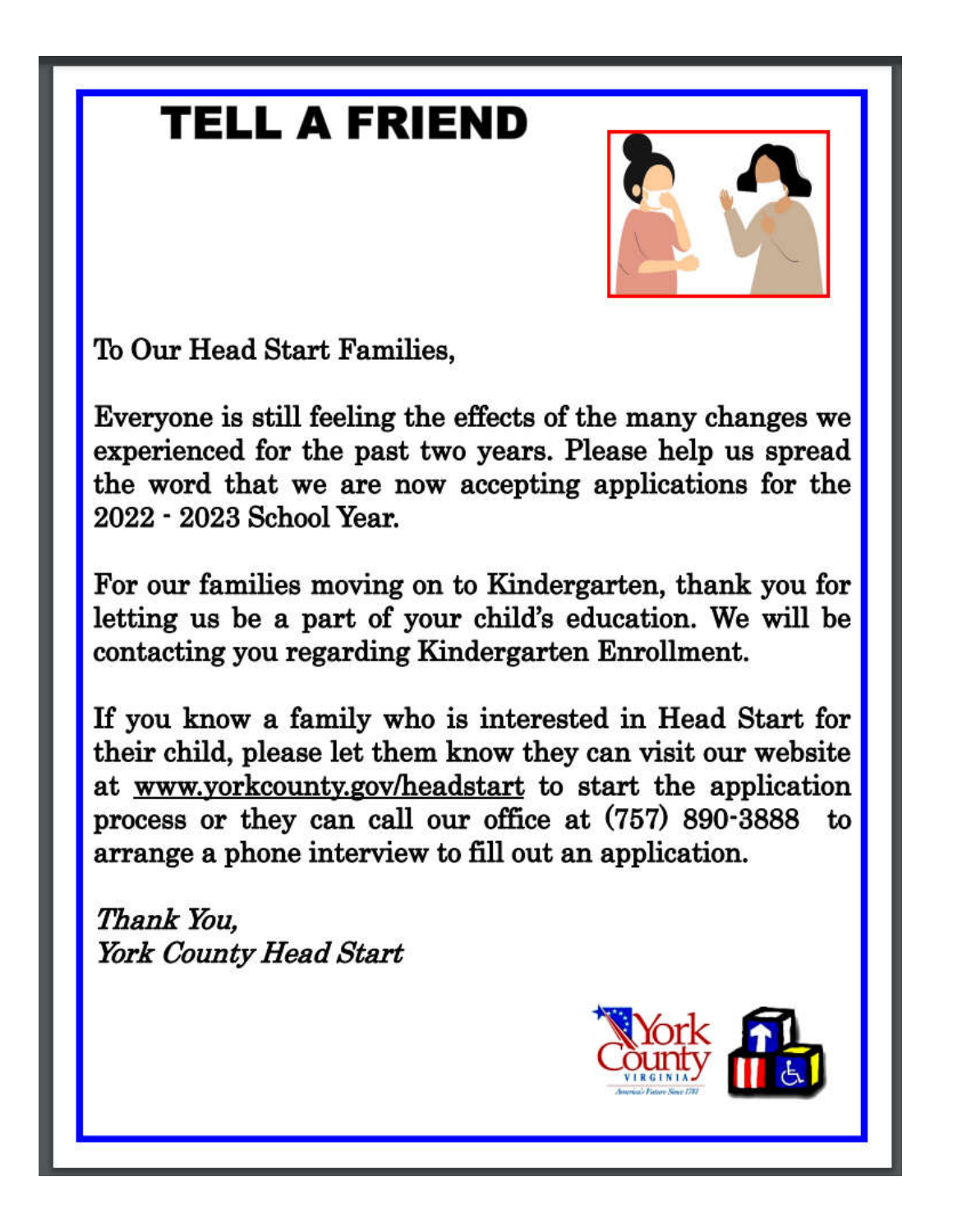

As the seasons begin to shift, it's time to say goodbye to our cold and snowy winter and welcome spring back once again. Classrooms will be exploring the many changes that take place during this amazing season. The temperature will be warming up this month and there will be patches of green grass on the playground. We will observe the many biological things that happen outdoors in spring whether its flowers and trees starting to bud or animals such as caterpillars becoming butterflies. The children will also work towards earning their green thumbs by learning how to take care of their very own seeds. We will be monitoring our plants' progress closely as we measure their weekly growth and discover how important sunlight and water is for their survival.

In addition, we will introduce the children to weather and how its changes and affects us and the world around us. Ask your child, "Is it true that the days are getting longer or does it just seem that way because there are more hours of daylight?" This is an interesting question that the children have already been exploring through discoveries they made last month. Now we will continue this exciting adventure as the children are introduced to new and exciting topics every day!



### HEAD START TEACHING STAFF



#### **REMINDER**

**Please do not bring your child to school**, if your child or anyone in your household has tested Positive to COVID-19 or has potentially been exposed to COVID-19. **Please do not bring your child to school,**if your child or anyone in your household is showing signs and/or symptoms of COVID-19. *If there is a possibility that your child may have been exposed to COVID-19, please contact Julie Conka, Head Start Health Services Program Administrator, at 890-3888 to discuss your child's health status before coming to school.*

We want to do all that we can to continue to protect Head Start's children and staff. It is a confidential matter but it is our reality. We cannot protect your child, other children, and our dedicated team if we are not aware. We ask that you please make us aware so that we can problem-solve together. It is the only way that we can limit the spread of a virus that is changing everyone's world!

Thank you for your cooperation. Stay safe, stay healthy, and stay well.

Head Start Management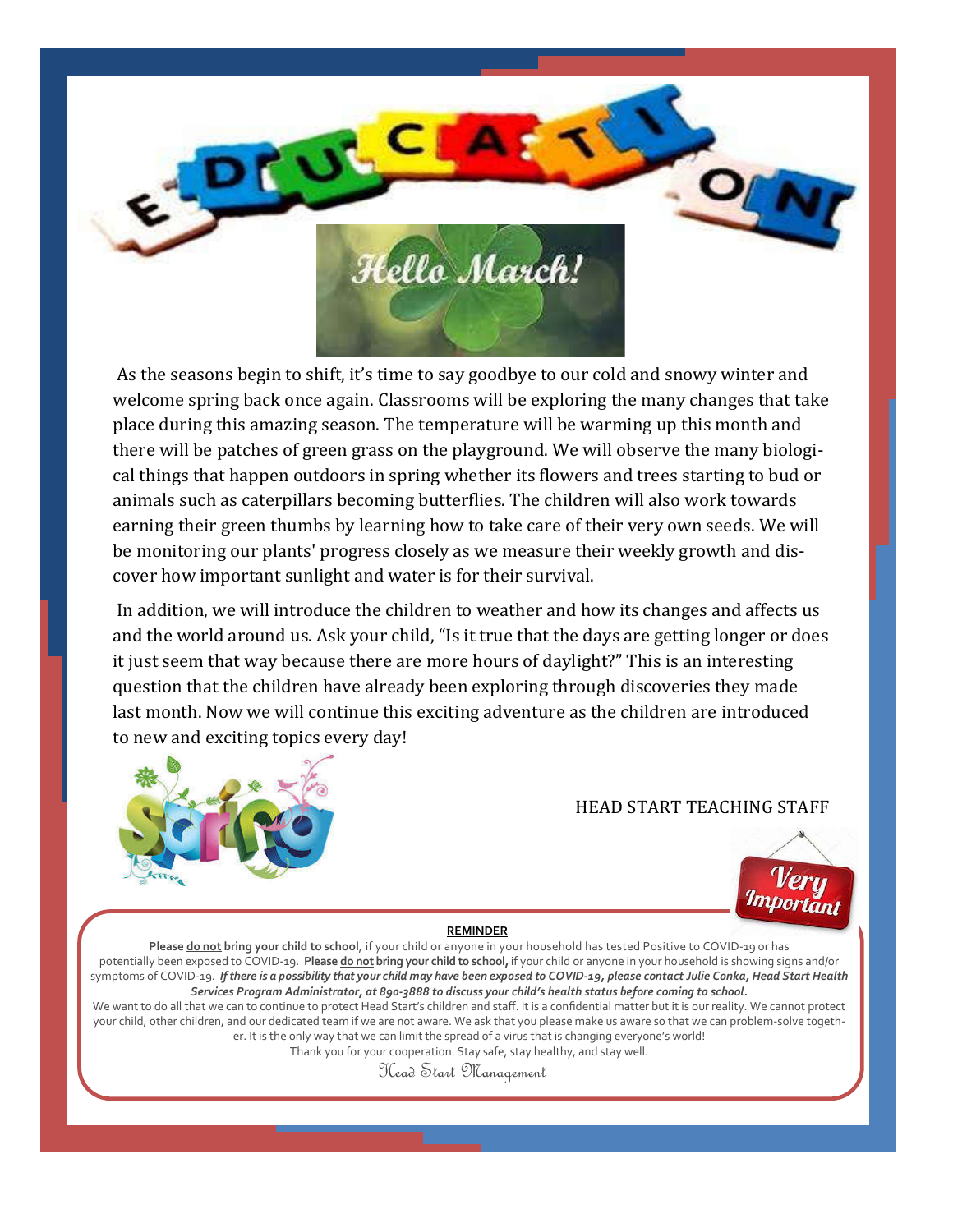



**Screen Time Guidelines for Preschoolers** Reviewed by: KidsHealth Medical Experts

Preschoolers learn by interacting with the world around them. They need to be physically active — to run, climb, and swing on the playground — and to have creative outlets like drawing or dress-up.

Time spent with screens (like a TV, tablet, or smartphone) can be an opportunity to reinforce learning and promote creative play. But too much screen time can have unhealthy side effects.

For this reason, the American Academy of Pediatrics (AAP) recommends limiting the amount of time that preschoolers spend in front of a screen. It's good advice — but in today's world, it can be tough to keep kids away from all the TVs, tablets, computers, smartphones, and gaming systems they'll see.

Here's how to keep time spent with screens as productive as possible.

#### **How Much Is Too Much?**

Preschoolers ages 2 to 5 should have no more than 1 hour of screen time each day. The exception to this rule is video chatting with grandparents or other family friends, which is considered quality time interacting with others.

Not all screen time is created equal. For example, you and your child playing an interactive phonics or numbers game on a tablet or watching high-quality educational programming together is **good screen time**. Keeping the TV on all day for "background noise" or letting your preschooler watch your favorite shows with you are examples of **bad screen time**. Use screen time as a chance to interact with your child and teach lessons about the world. Don't let your child spend time alone just staring at a screen.

#### **Screen Time Tips**

The same parenting rules apply to screen time as to anything else — set a good example, establish limits, and talk with your child about it.

To make your preschooler's screen time more productive:

**Be with young kids during screen time and interact with them.** That can mean playing an educational game with your child or talking about something you see together in an age-appropriate TV show or video.

**Research games and apps before getting them for your child.** There are thousands of apps and games that claim to be educational, but not all of them are. Search online to see which ones educators and doctors consider the best.

**Schedule plenty of non-screen time into your child's day.** Unstructured playtime is important for building creativity, so young children should have time to play away from screens every day. Family meals and bedtimes are also important times to put the screens away and interact with your child.

**Keep devices with screens out of your child's bedroom after bedtime,** and don't allow a TV in your child's bedroom.

#### **Parenting Group Support for Mothers/Mother figures**

Parenting Group Supporting Mothers/Mother-Figures with children 3-5 years old. To sign up for the parenting group please call the Head Start office at 757-890-3888. For detailed information or questions about the parenting group please call the facilitators, Carolyn McCloud MSW at 757-564-2487 or Ashley Swain at 757-564-2486.

#### **Parenting Group Support for Father/Father figures**

Man Talk supporting any Father/Father figures. Engaging male figures in conversations and activities, while working with them to enhance key life skills and establish healthy behaviors. We are here and ready to help male figures meet their goals and improve the relationships in their lives. Interested in signing up call 757-890-3888.

For detailed information you can contact the facilitators,

Prennis Page (757) 897-1830 or Kamil Riddick (804) 693-1331**.**